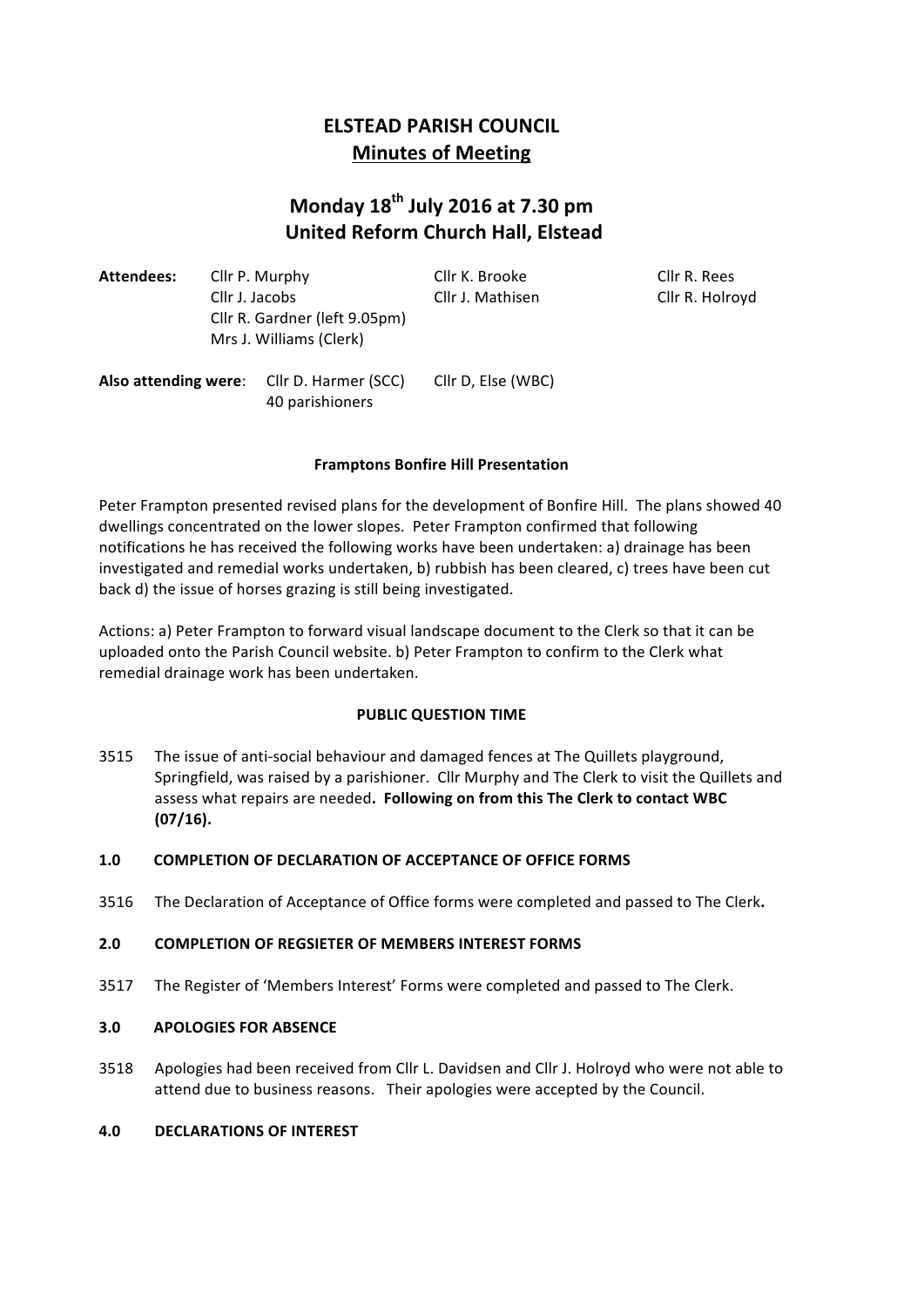3519 No members disclosed any (a) Personal, (b) Prejudicial interests which they are required to disclose by section 94(1) of the Local Government Act 1972 and in accordance with The Parish Council (Model Code of Conduct) Order 2007.

# **5.0 APPROVAL OF PREVIOUS MINUTES**

3520 The minutes of the Parish Council meeting held on 20<sup>th</sup> June 2016 were agreed and signed by the Chairman.

# **6.0 APPROVAL OF PLANNING COMMITTEE MINUTES**

3521 The minutes of the Planning Committee meeting held on 11th July 2016 were agreed and signed by the Chairman.

# **7.0 MATTERS ARISING**

- 3522 Tracys Development site. WBC has reported that works have been completed on this and WBC will arrange for a compliance visit. Cllr Brooke to follow up as she has been away. **(07/16)**
- 3456 Footpath at the end of Red House Lane onto the common. There has been no response to communication requesting a HUG meeting. Cllr Mathisen to follow up with MoD. (06/16)
- 3413 Closure of Footpath 64 Cllr Harmer advised that the footpath is to remain closed for a further year.  $(05/16)$
- 3125 Village Banner/logo Cllr Mathisen advised that he was hoping that the appropriate Neighbourhood Plan groups would consider whether an internet hub was needed for the village and whether a new village banner/logo was appropriate. (06/15)
- 3523 Cycling Strategy meeting  $-$  Cllr Mathisen advised that he had raised the subject of the proposed cycle route with the MOD. Cllr Murphy explained about a previous offer of the Parish Council to fund materials for small section of the route in Red House Lane. Cllr Mathisen confirmed that there was no further development on this and will continue to **follow up (07/16)**
- 3524 Flooding in Springfield SCC have escalated the issue but it is bottom of the priority list. Cllr Rees has written to the Chair of SCC asking for work to take place as a matter or **urgency.** (07/16).
- 3415 New post box Despite confirming that the new postbox would be installed by the end of June, Royal Mail have still not installed it. The Clerk to follow up. (07/16).
- 3525 Framptons Proposal. Peter Frampton attended the July meeting and present new proposals of 40 dwellings concentrated on the lower slopes of Bonfire Hill with the top of the hill left clear with footpaths. Framptons to send an account of what drainage works have happened and a visual landscape plan of the new proposal to The Clerk. (07/16).
- 3460 Cllr Mathisen questioned why there is a sign for Westbrook Lane in the middle of Church Green pointing towards Westbrook Hill. The Clerk notified SCC. (06/16).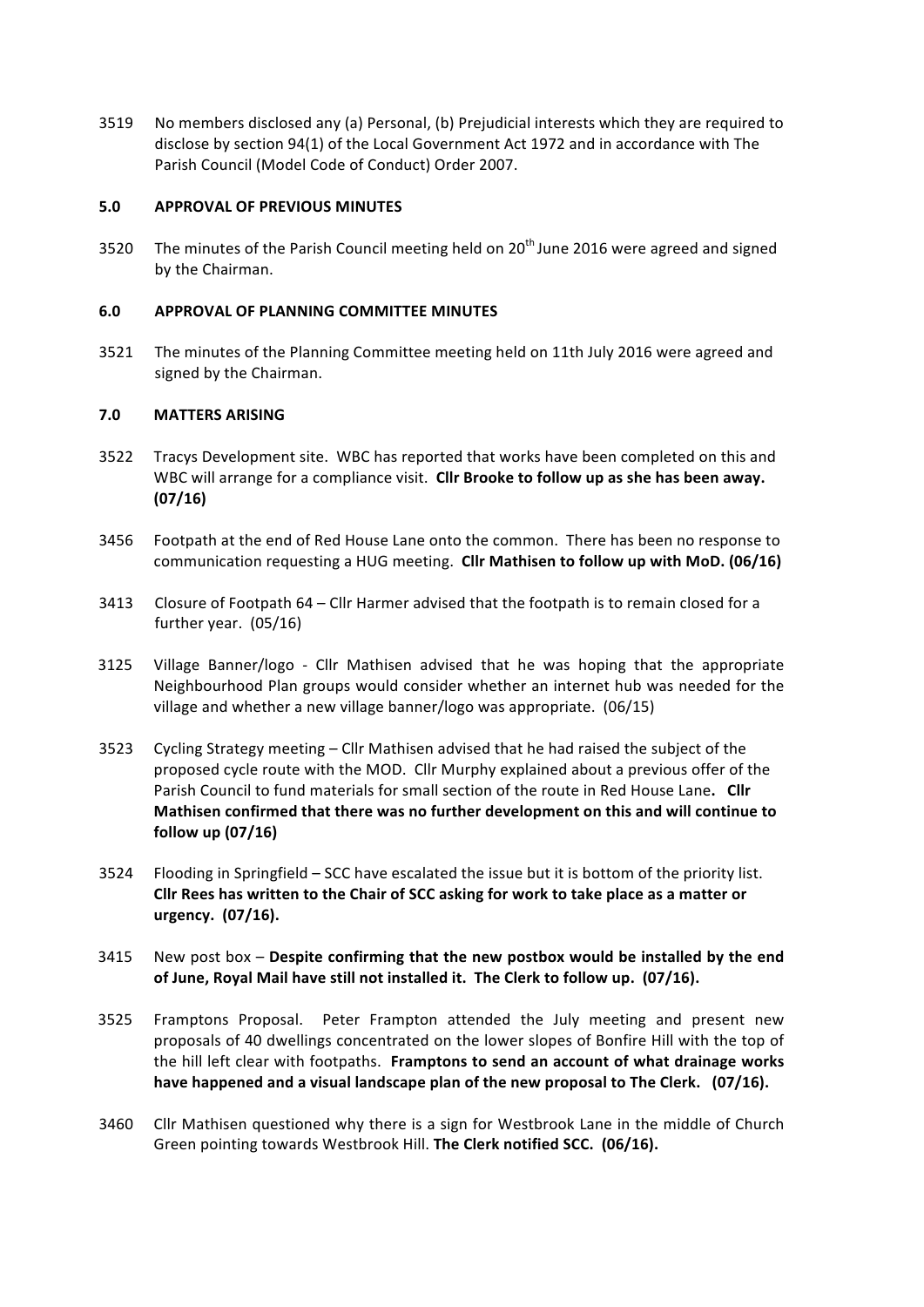- 3526 The Clerk contacted SSALC for advice on what is available for Cllrs by means of documentation / training in planning. Councillors agreed that this was an expensive option. Cllr J. Else had suggested that training can be provided by WBC planning department. The Clerk to follow up and arrange an Autumn training session. 07/16)
- 3461 An email was received regarding a litter picking initiative and the possible loan of litter collecting equipment. The Clerk forwarded to the Scout Chair who has said that there is no space in this terms' programme. The Clerk has suggested it might be suitable as an Autumn initiative and is waiting for feedback. (06/16)
- 3527 The issue of parking in Hazeldene/Broomfield PSCO Francis will investigate. The Clerk contacted PCSO Francis however he has moved role. **The Clerk to contact PCSO Jessica Turkington the replacement PCSO regarding this matter. (07/16)**
- 3528 Elstead Parish Council Document storage. The Clerk presented different filing options. It was agreed that a fireproof filing cabinet was too expensive (+£1,000). Cllrs have agreed for the purchase of a standard lockable filing cabinet priced under £200. The Clerk to **source. (07/16).**
- 3529 Beacon View Funding Request (Cllr Mathisen declared a prejudicial interest in this matter). Work started on this on  $18<sup>th</sup>$  July and should be completed by the end of the week. Monies were raised from all twenty-four households. Beacon View residents to put in a **formal request for funding to help with signage. (07/16).**
- 3465 School Fruit Trees The Clerk confirmed the Parish Council would take three trees. The **Clerk** has been told that the Council can have three trees in September which will be the **best time for transferring and planting. (06/16)**
- 3466 Hate Moss advertising board. The Clerk advised it is still with WBC legal department. **(06/16)**
- 3395 Footpath 113 needs to be addressed as part of the mapped route does not exist. Cllr Brooke to follow up. (04/16).
- 3434 Elstead Village Hall wrote asking for funding support. The Council has suggested that the Village Hall provide a strategic plan should they wish to borrow a significant amount of money from the Parish Council. Cllr J. Holroyd to feed back to the Village Hall at the **next meeting. (05/16).**
- 3468 Cllr Murphy reported back on a meeting with Adrian Selby where the positioning of an additional VAS was discussed.
	- The Clerk confirmed that a site visit was not required and that in order to do this we would not longer be able to run the Thursley Road parking feasibility study which the Council has agreed. Cllr Harmer explained that the highways programme was in disarray as the Chairman had withdrawn most of the planned items. A meeting will be held by SCC in September where projects will be re-raised and discussed. Both SCC and the Parish Council are in agreement over what is required and that in order to progress the project it is just a question of finding funds. **(06/16)**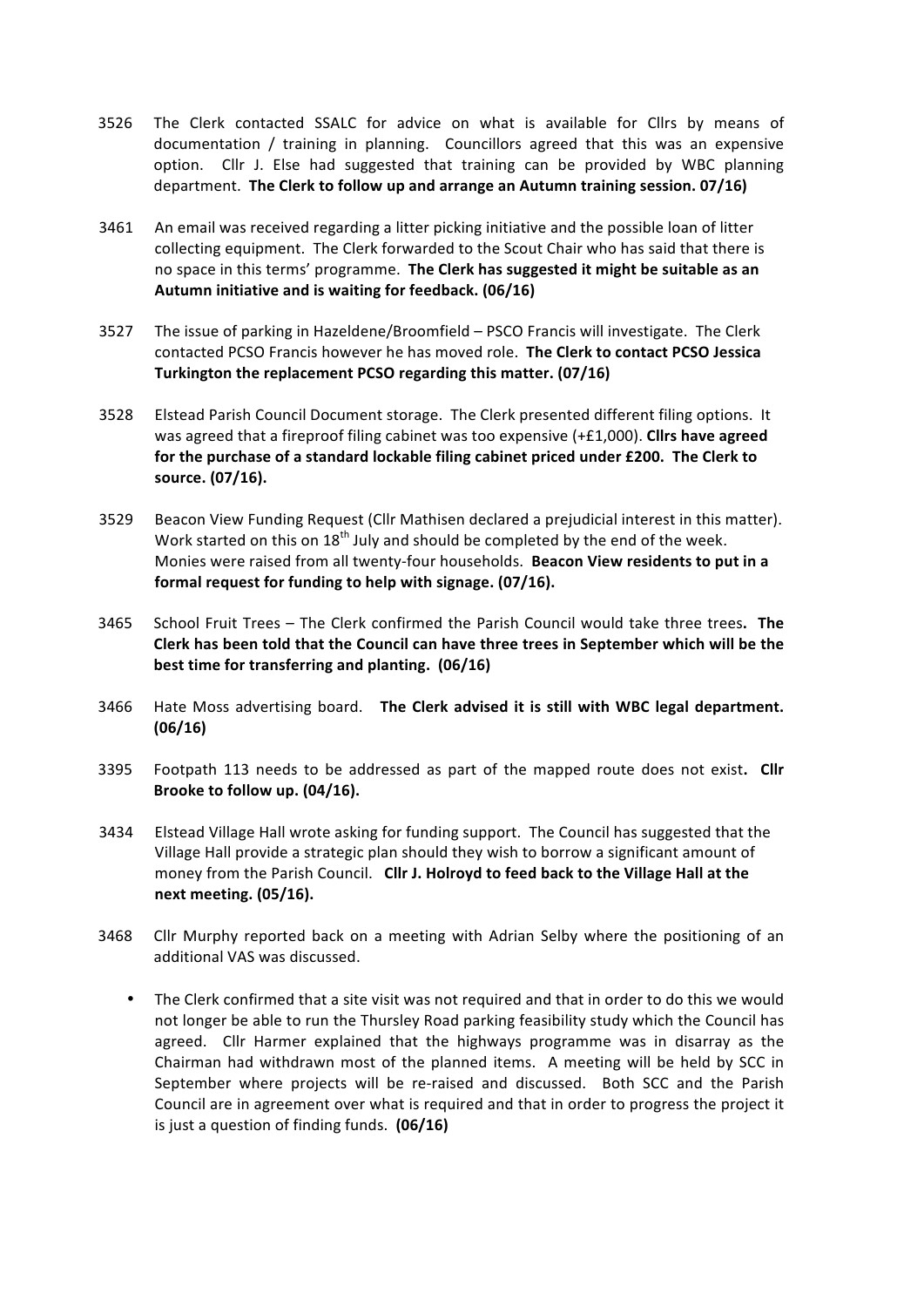- 3469 Cllr Murphy has forwarded written summaries of his recent meeting and correspondence with MMC as summarised below:
	- Waste: issues of waste being dumped have been partially resolved. The culvert remains blocked. The owners are dealing with this. Cllr Davidsen to keep an eye on the route. **(06/16)**
	- Planning Appeal: This has been lodged. MMC are no longer partnered with Linden **Homes. (06/16)**
	- **Tanshire Park:** The Owners of Tanshire is interested to have discussions with MMC however there have been communication issues between the two sides. Tanshire Park is considering running a shuttle bus service to stations. Cllr Murphy indicated that there was strong demand for a shuttle bus service from parishioners too. (04/16)
- 3472 Information regarding a possible horse and cart race has been received. The race is expected in 5-6 weeks time. The Clerk contacted Helen Gilbert at County Hall who was unable to specifically help. The Clerk forwarded the information to PCSO Francis and received no response. The clerk to forward to PCSO Turkington (06/16).
- 3486 Correspondence was received from The Sharks asking to enlarge the pitch at Burford Lodge Rec however this might mean the need for drainage work. The Sharks to investigate and forward a fully costed proposal. (06/16)
- 3530 Sharks have asked if some overhanging branches can be removed from a tree in the middle of the rec. The Clerk to arrange for a tree surgeon to meet Cllr Murphy and Cllr **Holroyd at the rec. (07/16)**
- 3487 Thursley Rd Senior pitch is badly worn. The contractor advised that it is badly compacted and should be vertidrained in March and slot seeded with grass. Cllr Harmer explained that he was not sure how much he would have in the way of funds. It would be necessary for The Sharks to document what % of Sharks are Elstead residents. (06/16).
- 3531 Correspondence received about the abandoned cars in Burford Rec. The cars have now been removed. (06/16). Minute to be removed next month.
- 3532 Various communications have been received concerning Bonfire Hill, parties grazing on Bonfire Hill and residents near to Bonfire Hill. The Council is concerned about the occupancy in relation to rubbish being dumped and possible anti-social behaviour and is not concerned about the grazing of the land which is a matter for the landowner. The Parish Council is unable to get directly involved however it recommends that the parties currently using the land for grazing request a licensed agreement which can then be correctly regulated. The council hopes that everything can be resolved satisfactorily. **(07/16).** Minute to be removed next month.
- 3505 A document concerning the woodland management of Rough House Farm was received by The Clerk. The Clerk forwarded to Cllr Murphy however it related to Elsted, Midhurst. (07/16). Minute to be removed next month.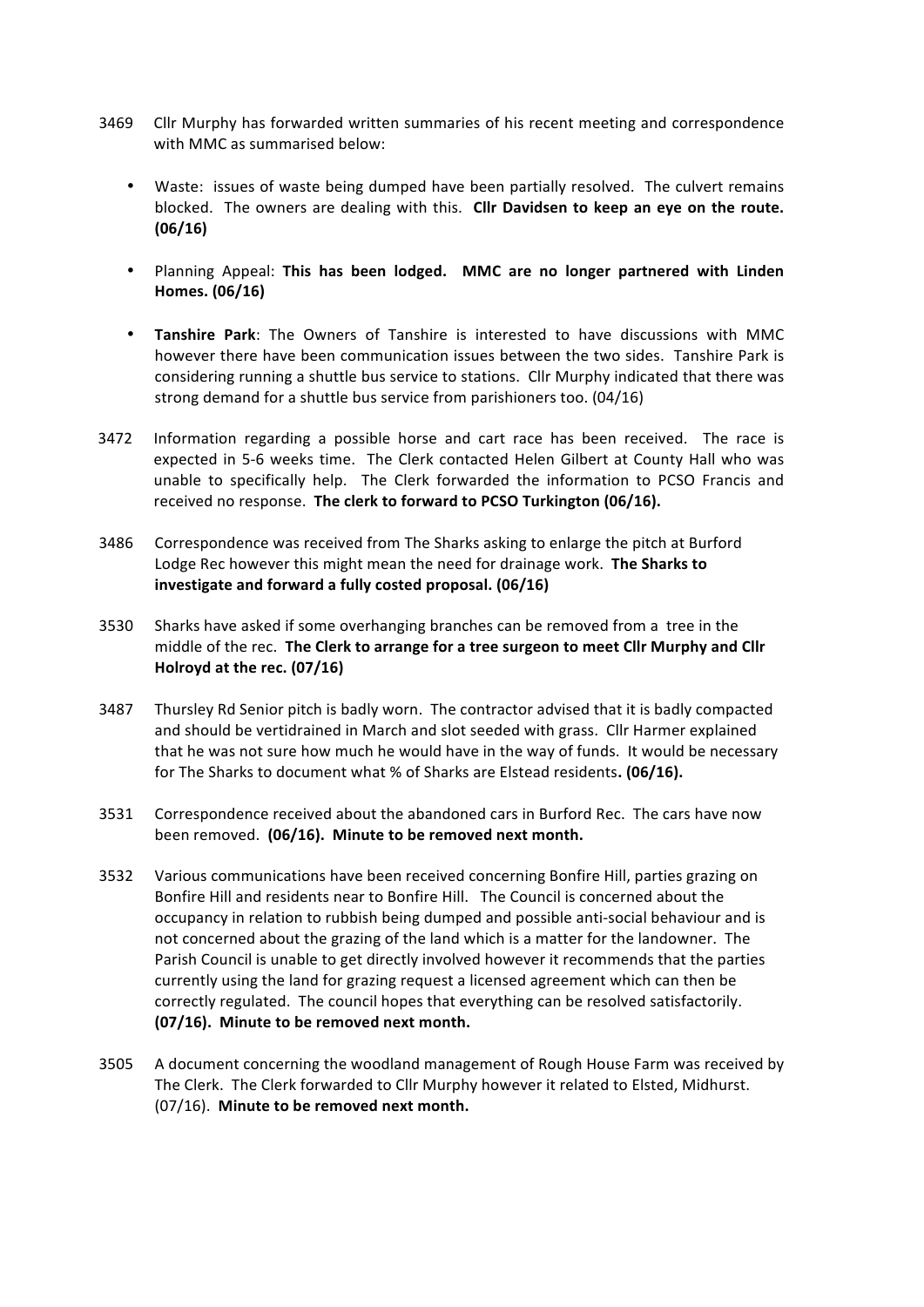- 3510 Information was received on Surrey Hills Challenge taking place 25<sup>th</sup> September. The Clerk to put details of this event on the Parish Council website and in monthly Village News article. (06/16). Minute to be removed next month.
- 3533 A request to remove the concrete base for the former bench outside The Woolpack. Action completed by R Knight. Minute to be removed next month. (07/16).
- 3534 A request to tend to the cemetery, mow grass, treat outside the building with weed killer. Action completed by R Knight. **Minute to be removed next month.** (07/16).
- 3535 A request to repair the wooden bench on The Green around the oak tree, Action completed by R Knight. Minute to be removed next month. (07/16).
- 3536 A letter was sent to Mrs Tann on behalf of the Council along with a donation to be sent on something that will directly benefit the pupils of St James School. Mrs Tann was extremely delighted (and very emotional!) with the very generous gesture. The Clerk to follow up on what the donation will be spent on. (07/16)

#### **8.0 NEIGHBOURHOOD PLAN**

- 3537 A public meeting was held on  $6<sup>th</sup>$  July at St James Primary School. The SG were pleased with the turn out of 40-50 people. (07/16) Minute to be removed next month.
- 3538 All Big Meeting presentations were made available on the Parish Council website following he Big Meeting which was held on  $6<sup>th</sup>$  July. On-line feedback process required for those unable to attend the meeting to be discussed in the SG meeting. **(07/16) Minute to be** removed next month.
- 3539 A leaflet drop post meeting to be discussed in the next SG meeting. **(07/16).**
- 3540 Cllr Jacobs explained that there is still budget for the NHP: £3,000 allocated from this years PC budget, £1,000 grant to come. In addition the Parish Council has £5,000 allocated for special projects which the NHP team could ask to use. (07/16) Minute to be removed next **month.**
- 3541 The Clerk to follow up on the availability of  $£1,000$  grant as now several weeks since the application was submitted. **(07/16)**
- 3542 A SG meeting arranged for 20<sup>th</sup> July. **Clir Jacobs keen to engage more people from the** village especially younger people and is open to all suggestions as to how to achieve **this. (06/16).**

#### **9.0 WEYBURN PLANNING APPLICATION AND APPEAL**

- 3543 Comments regarding the new application must be sent before  $5<sup>th</sup>$  August and comments regarding the Appeal to be sent by  $10^{th}$  August. It was agreed that Weyburn should formulate their own thoughts and that Elstead PC would reflect these in our own letter. **Cllr J Jacobs & Cllr Murphy (07/16).**
- 3544 Cllr Murphy confirmed that he will represent the PC at the Appeal. The Clerk to contact WBC Planning to find out more about the appeal process and timings (07/16)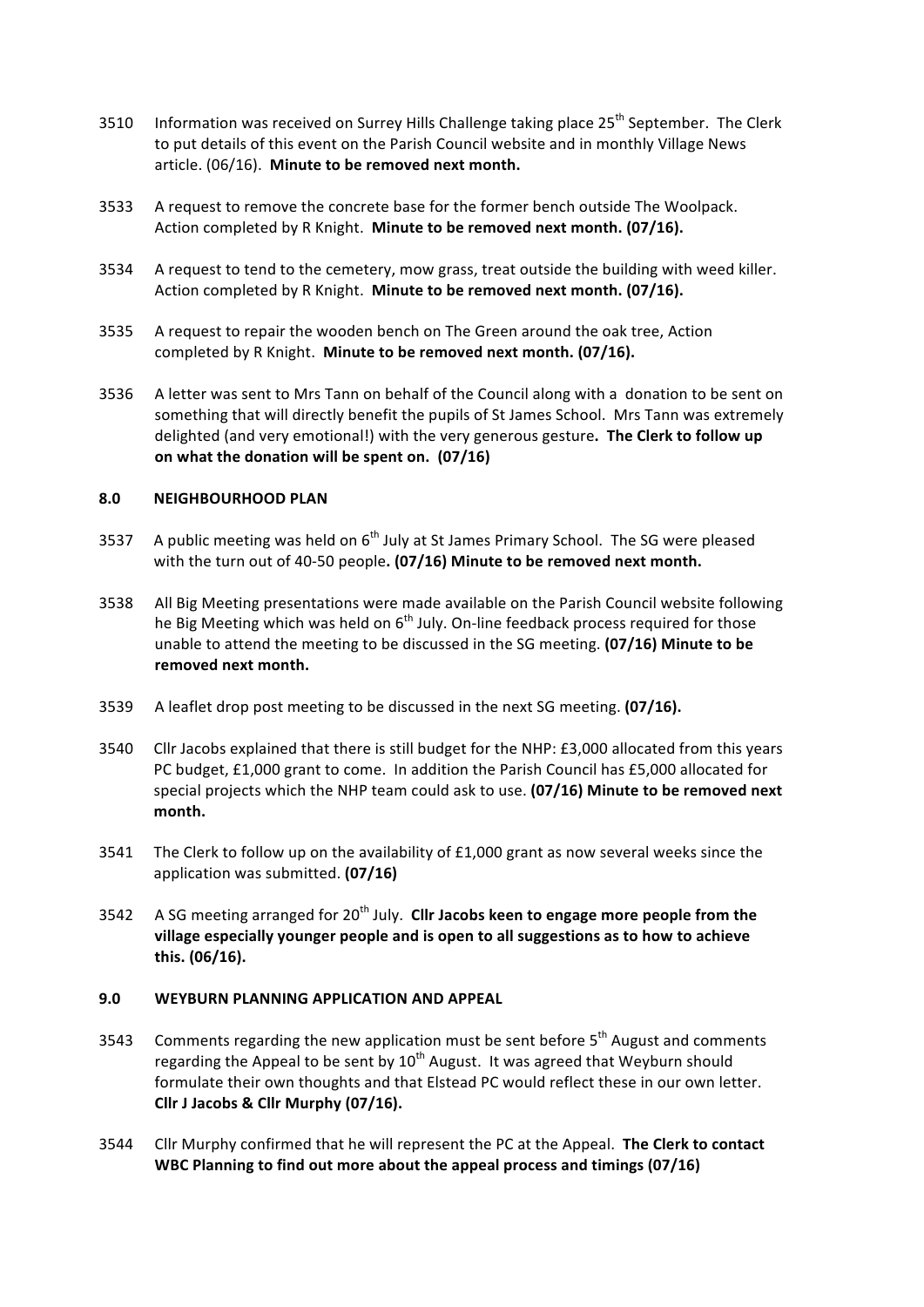## **10.0 MEETING OF WESTERN VILLAGES PARISH COUNCILS**

3545 Cllr Harmer organised a meeting with Parish chairs of the Western Villages; Elstead, Frensham, Tilford, Peper Harow, Thursley, Dockenfield, Hindhead and Churt. SCC have identified some unused PIC funds which can be spent on Highways projects. There is £40,000 available to be spent predominantly in Peper Harow, Elstead and Shackleford. Of the monies that are available,  $£15,000$  will fund the VAS and moving of 30mph limit on Milford Road. Cllrs were asked which of the following two projects they preferred:  $1$ ) upgrading of the cycle route Rodborough / Elstead or 2) improvement of parking lay-by opposite the R.B.L. Cllr Harmer advised cllrs that the cycle route would be the easier of the two projects to get approval for. Cllrs agreed unanimously with this project as they felt that it would be of benefit to Peper Harow as well as Elstead as the route cuts through the parish of Peper Harow. Cllr Harmer to get an assessment of the cost of the new cycle route. If the costs are too for the whole project to be completed in one go Cllr Harmer advised to do half the project now and half later. (07/16)

#### **11.0 EER**

3546 Due to technical issues the report has been lost and needs to be recreated. It will be **presented in the September Meeting (07/16).** 

#### **12.0 PLAY AREAS SUB COMMITTEE**

- 3547 A train wheel has come off the train in the Jubilee playground. The train has been steam cleaned, repaired and repainted but R Knight advises that it probably only has a couple of years left in it due to severe rotting wood. This is a much loved piece of play equipment and is one of the most used in the park. The play area sub committee to start to research a suitable replacement. **(06/16)**
- 3483 Additional funds for new play equipment at Burford Lodge Recreational Ground to be investigated e.g Landfill Operators (06/16).
- 3548 Cllr J. Holroyd has started to engage with Rodborough and Broadwater for feedback on items for teenagers. **(06/16).**
- 3549 The Clerk has liaised with St James Primary School however the school have suggested waiting until Mrs Elliott the new Head Teacher starts. The Clerk to follow up (07/16).

#### **13.0 WASTE REMOVAL**

3550 Veolia are the current waste removal contractor and there have been some concerns with their performance with several complaints of overflowing bins. The Clerk has tried to obtain quotes for the emptying of 5 parish council owned litter bins from Glendale, Chambers and Veolia. Of the three companies only Veolia is able to do this function. Veolia have quoted an extra £18 per quarter to the empty The Croft which the council has approved. **The Clerk to inform Veolia. (07/16)**

#### **14.0 AUGUST PARISH COUNCIL MEETING**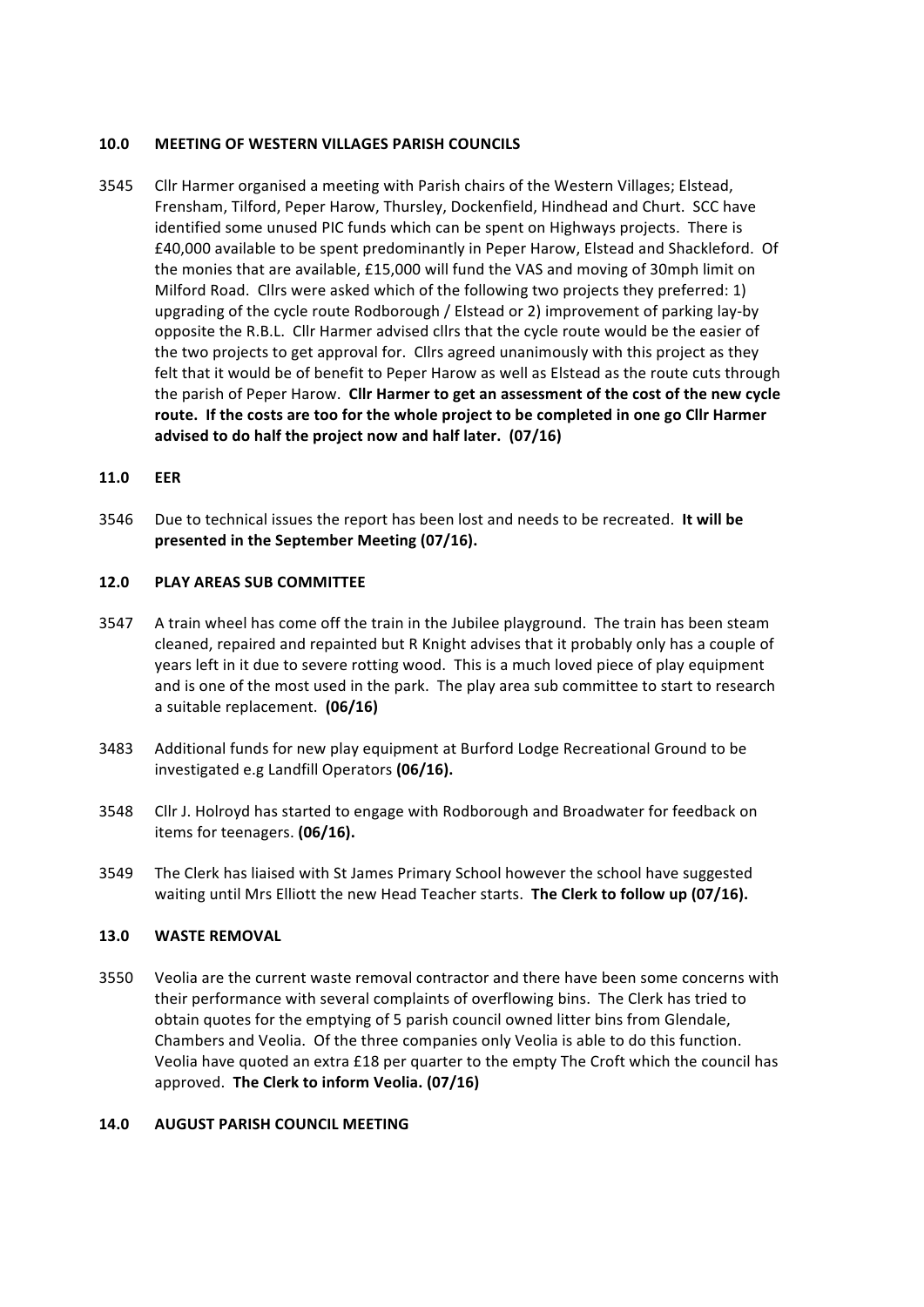3551 Due to holidays it was agreed that the August and September meetings be cancelled and instead the Parish Council to meet on Monday 5<sup>th</sup> September. **The Clerk to amend the** URC hall bookings. (07/16)

## **15.0 REPORTS AND CORRESPONDENCE**

- 3552 A request was made to adopt the telephone box at the bottom of Beacon View Road and turn it into a community book exchange. This request was turned down as it still has a working telephone in it. It was also raised as a traffic hazard as it affects the visibility for drivers pulling out from Beacon View Road onto Thursley Road. Minute to be removed **next month. (07/16)**
- 3553 A letter was received from the Chair of the Village Halls thanking the Parish Council for their kind donation of £1,000 towards the roof repairs. Minute to be removed next **month. (07/16).**
- 3554 An email was received from the Clerk of Tilford Parish Council asking for details of the contractor we use for groundworks. The Clerk forwarded the email to R Knight. Minute to be removed next month. (07/16).
- 3555 An email was received advising that old maps are available in digital format. The Clerk to forward to Elstead on-line. Minute to be removed next month. (07/16).
- 3556 An email was received from Sophie Fuller (WBC) asking for copy to be approved for the Rural, Affordable Housing Progress Report for 2016. Feedback was sent and the amends taken on-board. **Minute to be removed next month.** (07/16).
- 3557 Correspondence was received from the owners of River House advising that they are conducting some remedial tree work and also thanking the PC for helping to get the drain on Milford Road replaced in November 2015. Minute to be removed next month. **(07/16).**
- 3558 Correspondence was received from Miss Ide-Smith advising that Japanese Knotweed has been found. Cllr Murphy advised her to contact WBC via Cllr's Else. Minute to be removed next month. (07/16).
- 3559 Press release received from WBC regarding a consultation on draft trade waste proposal. **Minute to be removed next month. (07/16).**
- 3560 Press release received from WBC regarding Waverley Executive recommending The Draft Local Plan for publication. Minute to be removed next month. (07/16).
- 3561 Email received from WBC regarding their floating support service. Minute to be removed **next month. (07/16).**
- 3562 Email received from SSALC regarding an upcoming planning training event on November 9th. Cllr Brooke has requested to attend and the Clerk has undertaken the booking. **Minute to be removed next month. (07/16).**
- **16.0 ACCOUNTS FOR PAYMENT**